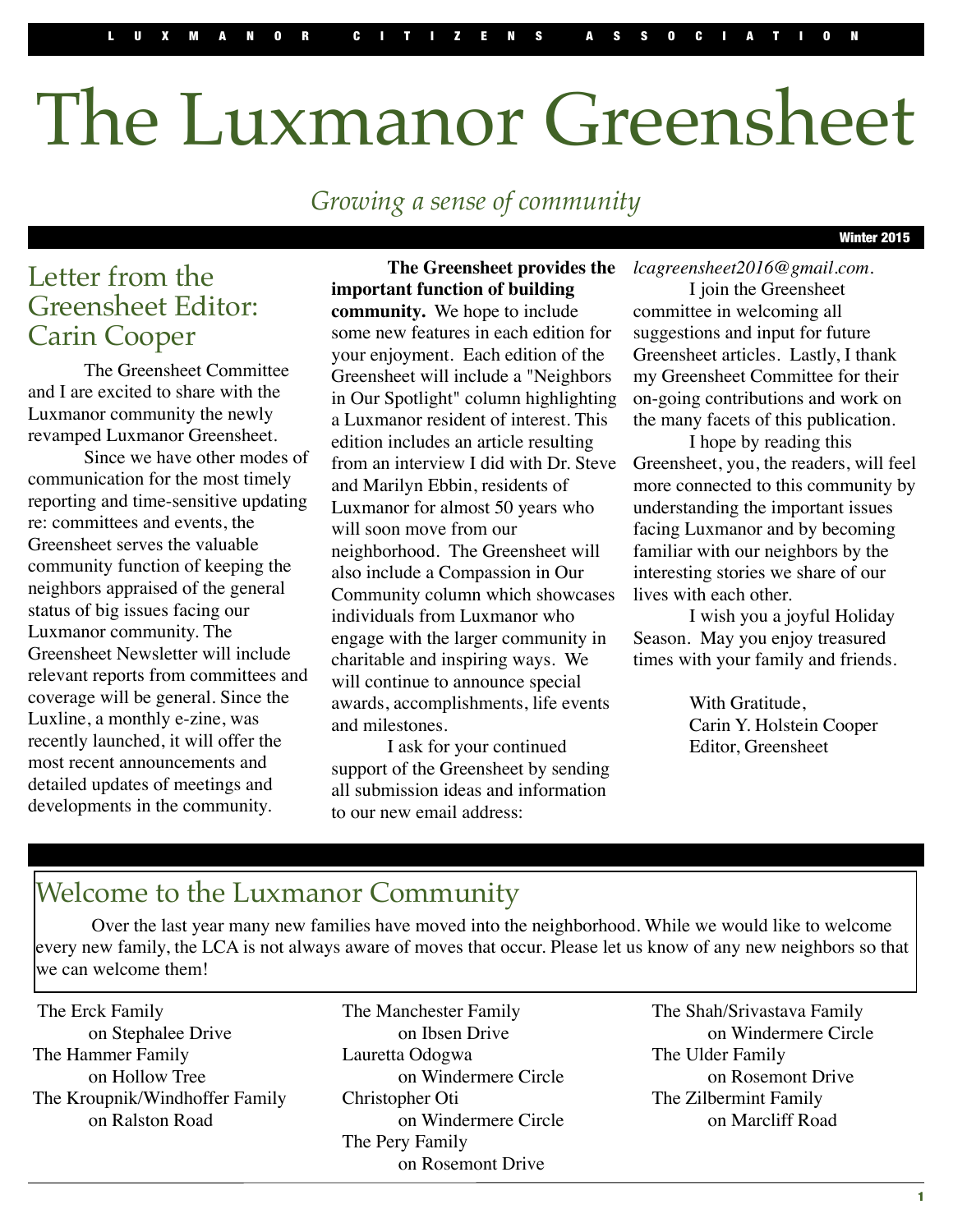# President's Message

Dear Neighbors,

It is an honor to have the opportunity to serve the LCA as your president. I am grateful to the past presidents and board members who have worked so hard and devoted personal time and resources to our association. In addition, I would like to express my gratitude to our association's current board members. Our current board is a group with exceptional aptitude and a devoted sense of community service. I am indebted to them for their willingness to serve our incredible community.

Our neighborhood is currently confronting a series of challenges stemming from the ongoing development surrounding our community. From White Flint I & II, to the Rock Spring Master Plan, future development around Luxmanor will have long-term impacts on our roads, traffic, the environment, utilities and our schools.

The new collocated Tilden/ Rock Terrace School is scheduled to be built on the old Tilden Middle School site located at Tilden Lane and Marcliff Road. Members of the LCA Board and I attended multiple Planning Board community meetings and we will continue to do so. We continue to testify before the Montgomery County Board of Education on the impact these school builds will have on our community. I encourage our Luxmanor neighbors to fully participate in the ongoing public meeting process to ensure that our community's voice is heard on this matter. Notification of the Planning Board and Board of Education meetings are posted on the LCA Listserv and on our website.

On a different front, I am excited to share with you the news of the launch of our very own online community magazine called the LuxLine. By the time you read this Greensheet, you will have received two editions of the LuxLine in your inbox. If you are not a member of the LCA and/or you have not received your LuxLine subscription, please contact Lisbeth Herer at *[listserve@luxmanor.org.](mailto:listserve@luxmanor.org)* She will assist you. The LuxLine will be distributed monthly to your inbox. The magazine contains in-depth articles written by LCA Board Committee Chairs and others about issues of concern to our neighborhood. In addition, the LuxLine will provide an opportunity for both neighbors and local businesses to advertise within our community. All advertisement proceeds will go directly to the LCA.

Wishing all of our neighbors a happy, healthy and prosperous holiday season,

Abbe Milstein, President

### Board Members

**President** - Abbe Milstein, [magmom3@verizon.net](mailto:magmom3@verizon.net)

**Vice-President** - Jerome Ostrov, [jostrov@comcast.net](mailto:jostrov@comcast.net)

**Treasurer** - Barry Gudelsky, [bgudelsky@comcast.net](mailto:bgudelsky@comcast.net)

**Corresponding Secretary** - Edward Farber, [edfarber@comcast.net](mailto:edfarber@comcast.net)

**Recording Secretary** - Constance Walker, [clcwalker@aol.com](mailto:clcwalker@aol.com)

# Reports from our **Committees**

### Co-location Committee Rebecca Rudich, Chair

In May, the Board of Education voted unanimously to build the Rock Terrace School and Tilden Middle School at the corner of Tilden Lane and Marcliff Road. The plans are for a middle school of 1250 6-8th graders and a separate special needs school for 100 eleven to twenty-one year olds, with a combined staff of over 200. The buildings should be ready by the 2020 school year. The two schools will be separated by a wall.

The "feasibility" study for this project has begun. As mentioned in the early feasibility study public meetings, MCPS has never found a new school project to not be feasible. The feasibility study is the neighborhood's chance to have input into the configuration of the school, including parking, bus loop and driveway configuration. Information from the feasibility study, including proposed layouts for the buildings, fields and property can be found at: *[http://](http://www.montgomeryschoolsmd.org/departments/facilities/construction/project/tildenrockterrace.aspx)*

*[www.montgomeryschoolsmd.org/](http://www.montgomeryschoolsmd.org/departments/facilities/construction/project/tildenrockterrace.aspx) [departments/facilities/construction/](http://www.montgomeryschoolsmd.org/departments/facilities/construction/project/tildenrockterrace.aspx) [project/tildenrockterrace.aspx](http://www.montgomeryschoolsmd.org/departments/facilities/construction/project/tildenrockterrace.aspx)*

Common features of the proposed layouts are parking and drop off loops for Tilden Middle School where the "front lawn" of the existing building is along Tilden, bus parking and loops for both schools along Marcliff Road, the Rock Terrace School building and parking on the southern end of the property where the current open field is located,

L*et* t*ere be peace on Ear*t*, and may it begin wi*t *me.*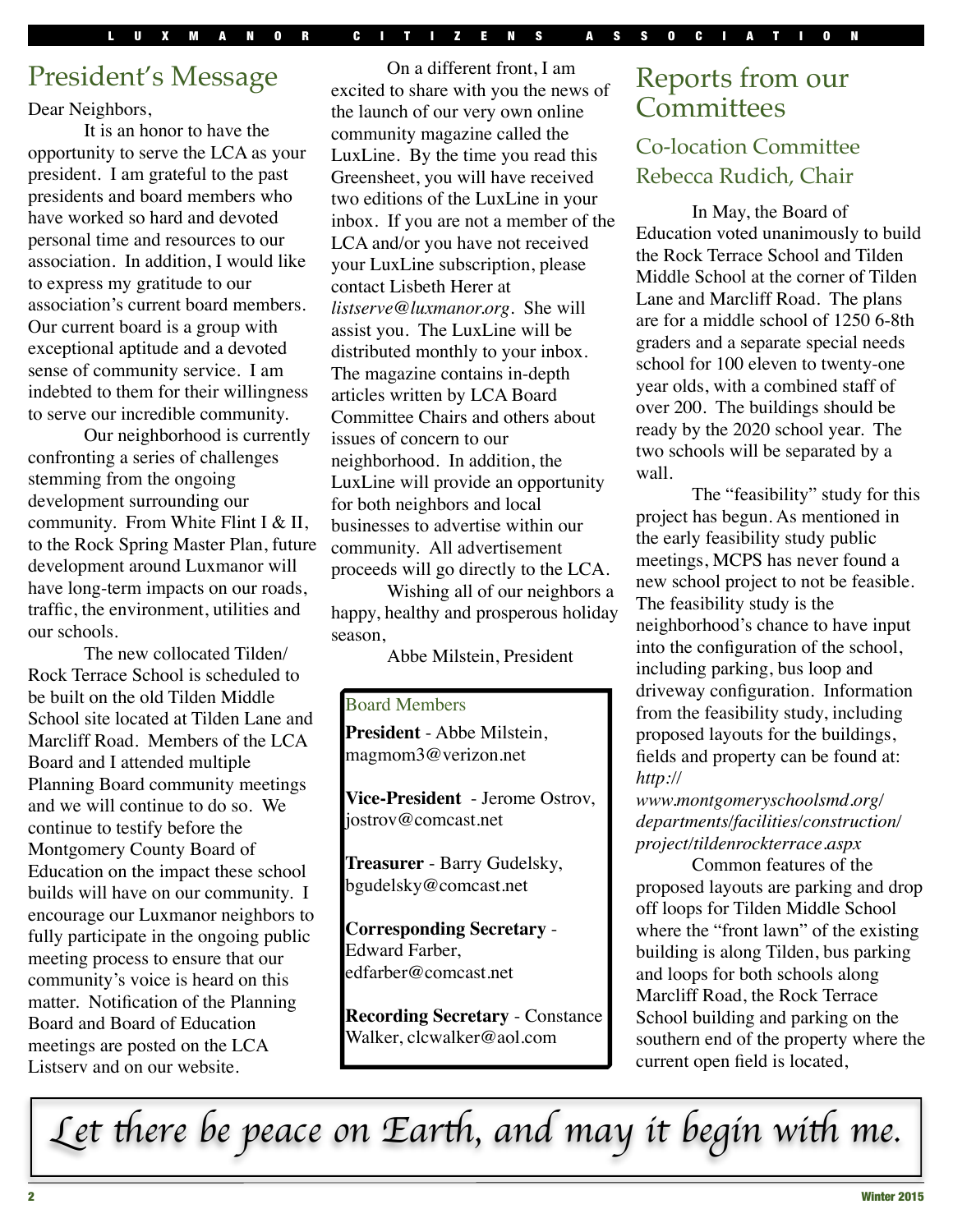#### UXMANOR CITIZENS ASSOCIATIO

basketball courts where the existing basketball/tennis courts are, and fenced tennis courts downhill from the existing basketball courts on the portion of the existing field to the west of where the Rock Terrace School will be located. Tilden Middle School will be three stories and Rock Terrace will be two stories.

If you are interested in attending, the remaining public meetings of the feasibility study will be held on the following dates at the Tilden Center on Tilden Lane:

Work Session #5:

 December 17, 2015 at 7:00pm Work Session #6: January 6, 2016 at 7:00pm

# Planning and Zoning Christopher Koegel, Chair

The County Planning Department is looking to "Re-Imagine" neighboring areas. The County already has a sector plan for White Flint (2010) and Twinbrook (2009), and is working on a plan for White Flint Sector II. Plans like these can have profound effects on traffic, schools, and community character.

On September 1st, the County held a "Kick Off Meeting" at WJ to make an initial presentation and begin getting the community's input on the new Rock Spring Master Plan. Right now, that area is dominated by suburban office parks. The Rock Spring area has the County's 4th highest office vacancy rate, with some buildings nearly 100% empty. The County attributes this vacancy to trends toward areas with more of a mixed-use, residential-pluscommercial feel, where employees can enjoy upscale food and entertainment within walking distance. Rock Spring does not currently offer that environment.

The LCA also encourages residents to let *us* know how you feel

about this undertaking. The LCA Board will be monitoring these projects very closely and reporting on developments to the community.

## School Committee Nancy Delasos, Chair

The Montgomery County Police Department (MCPD) has begun a pilot program in which some of its officers are wearing body cameras. These cameras are turned on when



officers are responding to an incident. Beginning October 12, these body cameras will be used by police

when they are responding to incidents in our schools. Please visit the MCPS website and read a message from Interim Superintendent Larry Bowers and Montgomery County Police Chief J. Thomas Manger to learn more about this program.

### Roads and Traffic Committee Jonathan Simon, Chair

**Never rake your leaves onto the roadway - it's a fire hazard!** Dry leaves are like dry paper, fire officials say, and can IGNITE when cars are parked over them. Parts of a vehicle's



undercarriage can reach up to 600 degrees - even if driven for a short time - and are easily hot enough to start a

fire if dry leaves are touching the bottom of a car. Please remember to leave your leaf piles on the edge of your grass - near the curb, but NOT on, over it, or onto the roadway.

#### Traffic Updates

**1) Speed cameras** could be in the future for Tilden Lane which has now been added to the county's list of

potential streets being evaluated for the installation of these traffic-control devices.

**2) Stop Sign** violations in the neighborhood may soon be met with greater enforcement by MCPD. Please come to a complete stop to avoid a ticket in the future.

**3)** If you live on **Marcliff Road** between Tuckerman and Cushman, now is the time to voice

your opinion about whether LCA should push for **new sidewalks** in conjunction with the new Tilden Co-Location. New sidewalks and bicycle lanes are "on the horizon" for Tuckerman Lane - with some elements of the project beginning within the next several years (short term plans) and some contingent on long term funding. (5-10 years). **4) Feasibility studies** and architectural plans for the **Co-location of Tilden Middle School** and the **Rock Terrace School** are now underway - including bus and potential car traffic patterns entering and exiting from Tilden Lane and/or Marcliff Road.

### Public Safety Committee Sheri Steisel Weiss, Chair Theft from Auto

The number one crime in our neighborhood! Our community liaison, Montgomery County Police Officer Oliver Janney, cautioned the LCA during our fall meeting that the entire Bethesda district has experienced a rash of thefts from cars. Criminals are aware that many of us leave our car doors unlocked and our valuables in plain sight. Thieves travel in groups and check cars in driveways and parked on the street to see which ones are unlocked. They check to see if the doors are unlocked and then steal purses, computers and backpacks and other valuables. Recently, the police had a covert team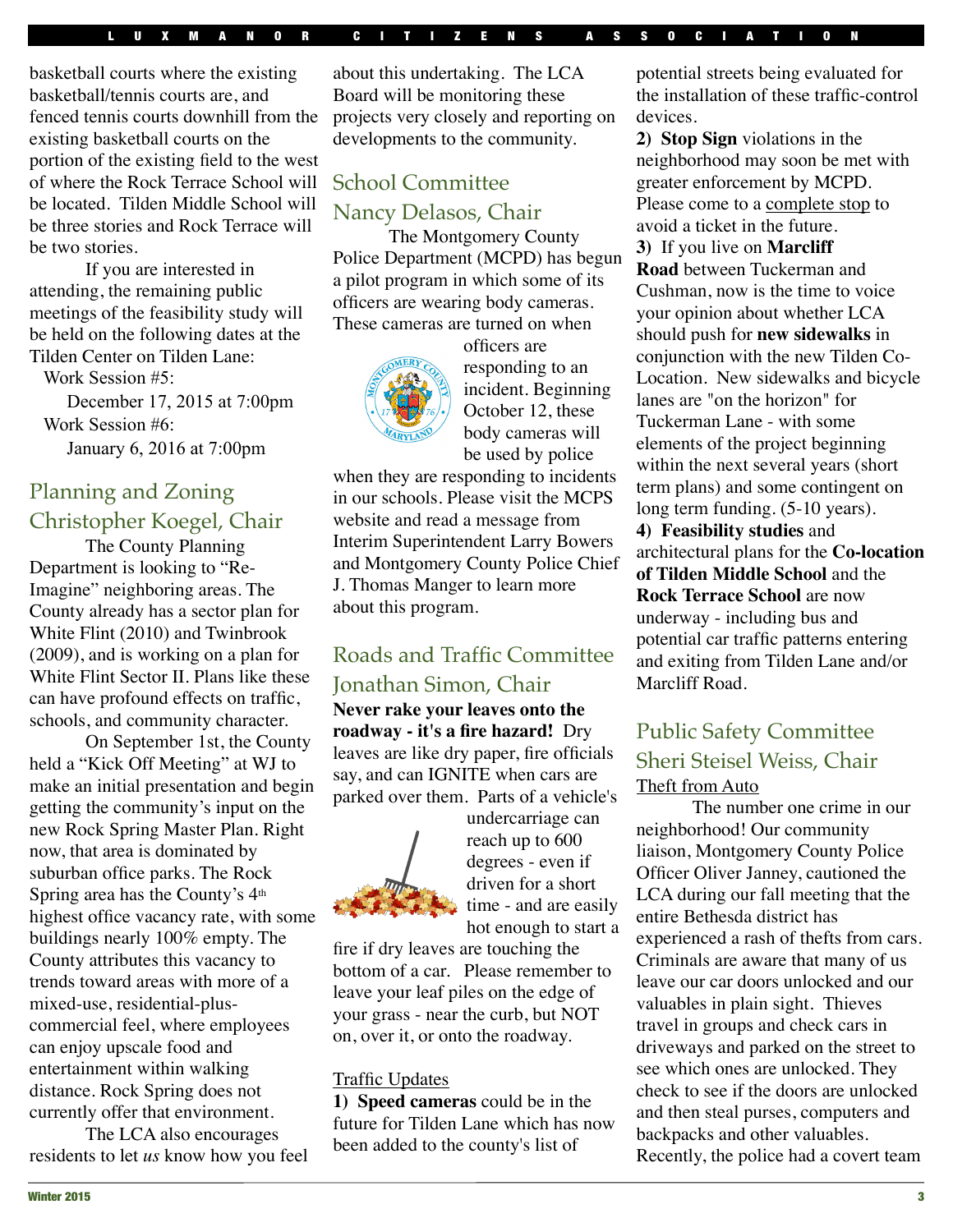that located two suspects. They were arrested and property was recovered from victims on both the Montgomery County and DC sides of the line.

To avoid becoming the next target -- Lock your car doors!! And make sure valuables are hidden.

### Reporting Crime or Suspicious Behavior is Critical

Do not be afraid or embarrassed to report that you are a crime victim. Too often, our residents are adverse to calling the police. Please call even if you have a suspicion that something is wrong. The police encourage you to call if you witness a crime, to complain about speeding or traffic violations or to report suspicious persons in the neighborhood. It doesn't matter if your car was unlocked, it is important to report a theft from a car. Call 911 in an emergency or call the police nonemergency number 301-279-8000. It adds to the police record and assists us in getting more enforcement in our neighborhood.

#### Speeding Continues to be a Problem

Whether in Luxmanor, or Windermere, or The Oaks, there are intersections where cars do not stop for stop signs or maintain neighborhood speeds. This is dangerous for children walking to school, dog walkers, joggers and other drivers. Members of the LCA thanked Officer Janney for his response to our concerns about speeding and traffic violations. LCA made a formal request for traffic safety enforcement timed to back to school and citizen complaints. Neighbors raised concerns about Marcliff/Cushman, Danville/ Cushman, Tilden up to Old Georgetown, Lux Lane/Rosemont in the Oaks, and Tuckerman alongside Windermere. Before the LCA's formal request for enforcement, our neighborhood was not a high priority

for enforcement. There were few complaint calls so our intersections were not highlighted by the police. Increased phone calls after listserv postings reminding neighbors to call and the LCA's formal request raised our profile and brought in more enforcement.

Members of our community have praised the increased police presence on our streets. We asked for the selected enforcement to continue and raised concerns about additional intersections. Officer Janney has been at some of the early morning enforcement in his own squad car and has described how he has personally pulled over drivers and written tickets. Some of the tickets have high fines and could add points to your record. Members mentioned how they had seen squad cars near the stop sign on Cushman and Marcliff, near the Green Acres school at Danville Drive and Cushman and closer to Luxmanor Elementary School on Tilden Drive.

### Police Crackdown on Cell Phone Usage by Drivers

Police Commissioner David Falcinelli recently wrote that there is no reason for someone to be driving down the road with a phone in their hand. Distracted driving is the leading cause of crashes and has led to several fatal car accidents in our area. Maryland is a Hands-Free state. If your vehicle is moving, your phone cannot be in the driver's hand. You are not allowed to create/read/send text messages or surf the net *anytime your vehicle is on the road.* Please especially share this message with young drivers in your household.

### Don't Pass -- Or Risk a Fine!!

Police are also conducting enforcement of drivers passing stopped school buses. A citation for passing a stopped school bus is \$570!! If painted lines are the only thing

keeping you and the school bus separated on the road, then traffic on both sides of the road must stop when the flashing red lights are activated. If there is some type of physical barrier, such as a raised median with a curb, then traffic on the roadway opposite of the bus does not need to stop.

### Free Security Checkups

One little known service of the Montgomery County Community Services department is complimentary home security checkups. The police will come to your home and spend an hour doing a security overview of your home both inside and outside. They identify vulnerabilities in and around your home. These checkups can be scheduled every weekday from 9am to 3pm daily. To schedule a home security review, contact Officer Janney at

*[oliver.janney@montgomerycountymd.](mailto:oliver.janney@montgomerycountymd.gov) [gov](mailto:oliver.janney@montgomerycountymd.gov)*

### Other Public Safety Activities

One of the advantages of LCA membership is that you receive regular criminal activity updates and warnings from the public safety committee by email through the LCA listserv. We post quarterly analysis of criminal activities in our district.

Any reporting of a crime or suspicious behavior to the police must be done by the person who witnesses it.

# **Condolences**

The LCA would like to extend our deepest condolences to the Levin Family on the passing of Dr. Edgar Levin on November 22nd. Dr. and Mrs. Levin resided on West Hill Drive for many years.

May his memory be for a blessing.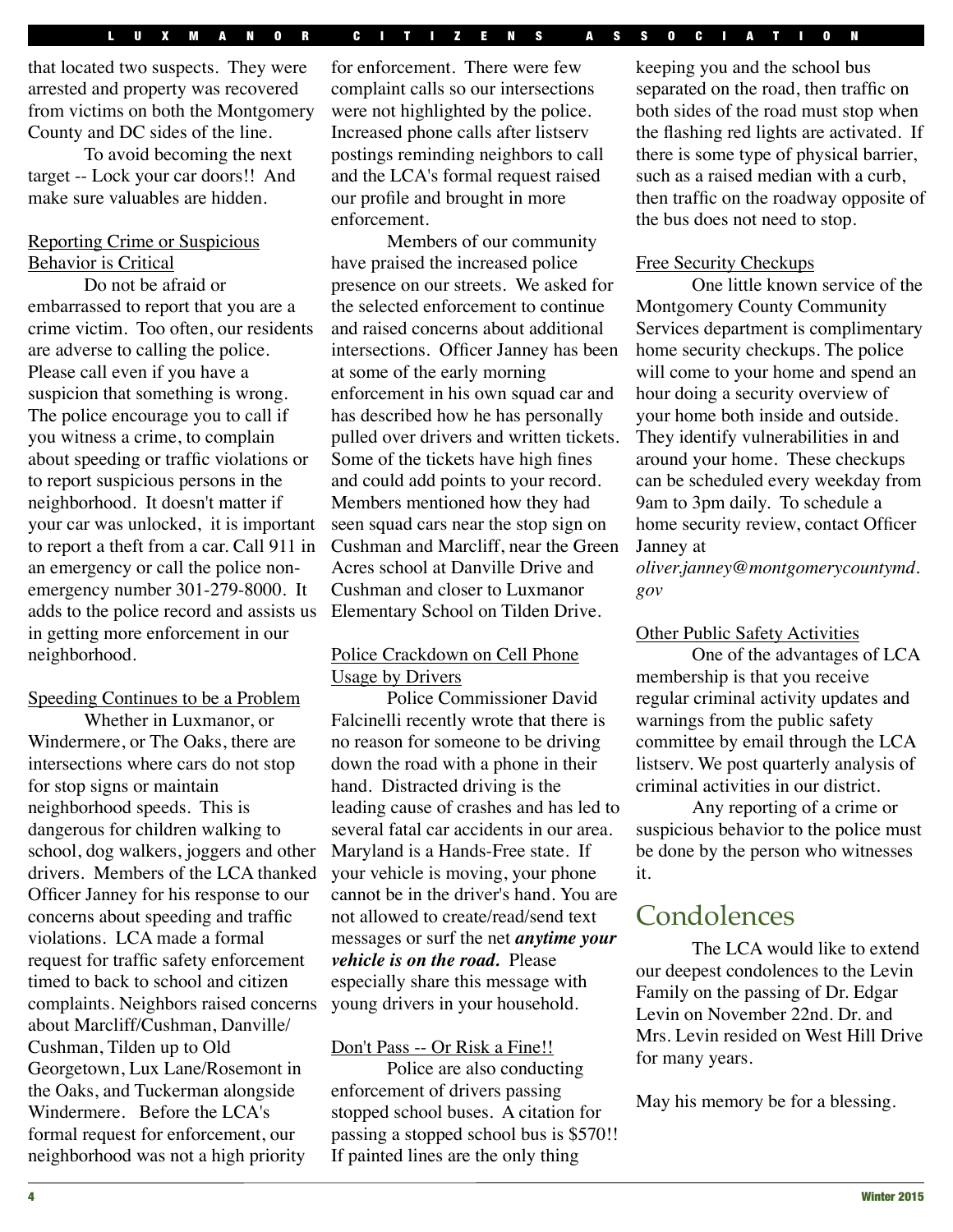# "Compassion in the Community"

### Flashes of Hope

For the past several years, Karen Post has been the volunteer Chapter Director of the DC chapter of Flashes of Hope. Flashes of Hope is a non-profit organization that provides free professional portraits of children battling cancer. Working with volunteer professional photographers, the DC chapter photographs children and their families at Children's Hospital, Georgetown University Hospital and the National Institutes of Health. Monumental Sports & Entertainment sponsors the DC chapter and, as a result, they offer several exciting events throughout the year with Capitals, Wizards and Mystics players for the families of children with cancer. In October, the Capitals arranged an incredible auction of signed memorabilia in connection with its Hockey Fights Cancer Night, with half of the proceeds donated to Flashes of Hope. In addition to providing photographs, Flashes of Hope raises money for pediatric cancer research. Shockingly, only 4% of cancer research funding goes to research for pediatric cancers. Flashes of Hope intends to photograph all children with cancer until there is a cure. For more information or to donate, visit *[www.flashesofhope.org/](http://www.flashesofhope.org/chapters/washington-dc) [chapters/washington-dc](http://www.flashesofhope.org/chapters/washington-dc)* or email Karen Post at *[karenpost@verizon.net](mailto:karenpost@verizon.net)*

### Newly Certified Canine Therapy Team

Soon after Labor Day, Carin Cooper and her Golden Retriever dog, Jasper of Windermere began attending weekly training sessions in Columbia, Maryland sponsored by the organization, National Capitol Therapy Dogs, Inc. (NCTD). Jasper

### Committee Chairs

Co-location - Rebecca Rudich, collocation@luxmanor.org Directory - Sharon Plotnick, lcadirectory@luxmanor.org Environment - Nathalie Valette-Silver, environment@luxmanor.org Greensheet - Carin Cooper, greensheet@luxmanor.org Listserv/Website - Lis Herer, listserv@luxmanor.org Membership - Marilyn Hammermann, membership@luxmanor.org Planning and Zoning - Chris Koegel, development@luxmanor.org Roads and Traffic - Jonathan Simon, [traffic@luxmanor.org](mailto:traffic@luxmanor.org) Safety - Sheri and Andrew Weiss, safety@luxmanor.org Schools - Nancy Delasos, schools@luxmanor.org Special Events/ Welcome - Nurit Coombe, welcome@luxmanor.org

is the Cooper Family's four year old pet. Carin and Jasper are now trained as a team to visit various facilities such as health care facilities, i.e., hospitals, rehabilitation facilities, hospice, assisted living facilities, educational and other facilities in the community. This fall, Jasper has been spotted walking around Windermere, the Oaks, the Bethesda Trolley Trail, and Georgetown Square Shopping Center (GSSC) wearing his "Canine Therapy Dog in Training" vest and practicing skills required for certification. Jasper particularly loves working his gig at "his piazza" at GSSC especially around WJ's lunch break so that he can meet the community and spread his good cheer. They look forward to beginning their healing journeys at The Children's Inn at NIH, neighboring nursing homes, and schools associated with NCTD (for now). In the future, they want to expand their work to include families in Luxmanor who could benefit from a Canine Therapy Team visit.

Please say hello to Jasper as he sports his new "Canine Therapy Dog" green vest in Luxmanor.

# World Race -

### By Katie Jacobson

This season, I'm thankful for a lot more than I've acknowledged in the past. After traveling for 11 months to 11 countries in South America, Africa, and Asia, I'm thankful for the

three meals a day I'm easily able to eat, the plush mattress I get to sleep on, and the family and friends that surround me with love and support. I'm thankful for the opportunity to step out of my comfort zone, see the different lifestyles of the world, meet unique people, and do things I never imagined doing. We painted walls, hauled rocks, preached sermons, taught English classes, prayed for the sick, played with orphans, befriended prostitutes and more. Though I believe we impacted the communities we visited, I know I was even more impacted by those I met…people who had nothing, but rejoiced in giving their best meal to us. Beautiful children who were abandoned by their parents because their disability made them too difficult to care for. Precious women who worked in the sex industry of the Red Light District dreaming only of moving to a better part of the street. I grew in my faith in God and in my confidence in myself. I battled insecurities, faced fears, and started to believe in who I was created to be. I can't change the world, but I can love one person at a time and that is what matters most.

Thank you to everyone in the community who supported me on this journey!! - Katie

### To read more, visit *katiejacobson.theworldrace.org*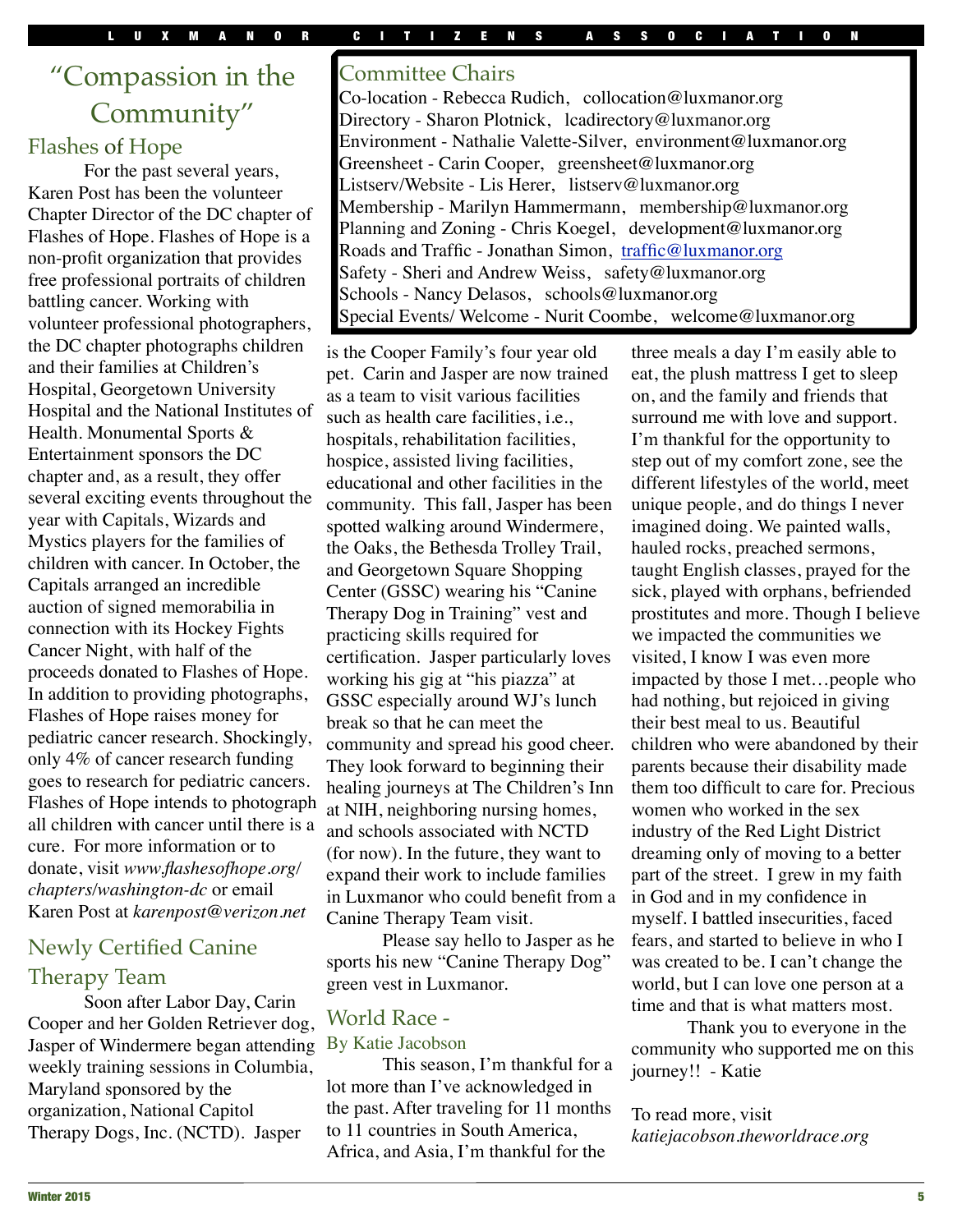# Artists Showcase

Windermere resident, Carin Cooper is participating in an Artists Showcase in the area. The showcase, at Congregation B'nai Tzedek (CBT), will continue through Dec. 20th.

Carin started painting three years ago when her husband, Bruce, gave her painting classes through the Montgomery County Department of Recreation. Carin paints in acrylics. Her love of natural beauty in the world and her worldly travels are often her inspiration for creative expression. Come experience the Artists Showcase located at CBT, 10621 S. Glen Rd. Potomac, MD 20854 The event is FREE, open to the public, and partial proceeds of sales go to charity. Carin's choice of charity is to help families in need during challenging times via the Caring Committee at CBT.

# Teaching Life Skills

### By Rachel Manchester

Girl Scouts registered with the Girl Scout Council - National Capital Area (GSCNC) will begin selling Girl Scout cookies on December 21st. This matters to us in the Luxmanor Community because many girls in our area will be participating. Each of our local public schools has at least one troop. Many of the local private schools have troops as well. You may see the girls, starting February 19th, at area shopping centers with their troop cookie booths. They may ring your doorbell as they go door to door.

For those of you who love Girl Scout Cookies, the next three and a half months will be a great opportunity. For those who do not, please remember that selling cookies is not just about raising

funds. The process helps the girls develop five important life skills: *goal setting, decision making, money management, people skills, and business ethics.*

Girl Scouts recognizes that not everyone wants cookies. It is okay to say "No thank you." Consider asking the girls about Gifts of Caring or the Troop2Troop Program. Best of all if you want cookies, but are unsure where you can find them, check out The Girl Scout Cookie Finder App, available for Apple and Android.

Fun Girl Scout Cookie Facts •\$2.26 of every \$4 box goes to direct services for scouts;

•\$0.69 goes to the troop.

•All Girl Scout Cookies in the US are: made by only two bakeries: Little Brownie Baker and ABC Bakers. •Thin Mints make up approximately 40% of all GS Cookie sales.

# Celebrating Successes

Sheri Steisel Weiss was appointed to the Citizen's Advisory Council for the 2nd District of the MCPD. The twentyfour person council is composed of Bethesda area community members, business owners and public safety representatives and is chaired by the Commander of the 2nd District, Captain David Falcinelli.

### Michele Kunitz's husband, Anthony



Tuck, has just come out with a children's book *A Stone Circle.* Released by the publisher on November 15th*,* the book is available on Amazon…it is probably a great read for  $4<sup>th</sup> - 9<sup>th</sup>$ 

graders and a good holiday gift!!!

In November, the WJ cast and crew of *Rumors* delivered a fabulous show repeatedly to extremely satisfied audiences. *Rumors*, by Neil Simon, was the fall drama. The students are already excited and preparing to present *Sweeney Todd* as their spring musical.

Both Dr. Veronica DiFresco of Cushman Drive and Dr. Bruce S. Cooper of Windermere Circle were rated as a "top doctor" in Internal Medicine by the *Washingtonian Magazine* this year. Doctors in the Washington, D.C. area are voted for by other local doctors.

Congratulations to Carin Cooper and her dog, Jasper, for completing training and receiving certification for being a Canine Therapy Team.

The WJ Cheer Squad took second place in the County's Division II Competition. The team won the Division III Championship for the last two years, but this was their first time competing in the more competitive Division II Competition.

Shoshana Berger, daughter of Deborah and Berman Berger, received medals in 3 out of 4 events at the USAGymnastics competition on Nov. 22nd! In addition she has qualified for the State competition in April 2016. Way to go!

Congratulations to Noah Moss, son of Lisa and Kevin Moss, for being recruited by University of Connecticut for his golf skills. He will be attending UCONN in the fall.

# "Neighbors in Our Spotlight"

### Golden Years in Luxmanor By Carin Y. H. Cooper

"Luxmanor has been our home for almost 50 years. We love this Luxmanor Community….it has been our special place to grow, flourish, and feel connected to our neighbors."

On December 9, 2015, Dr. Steve and Marilyn Ebbin will move to Santa Barbara, California, beginning a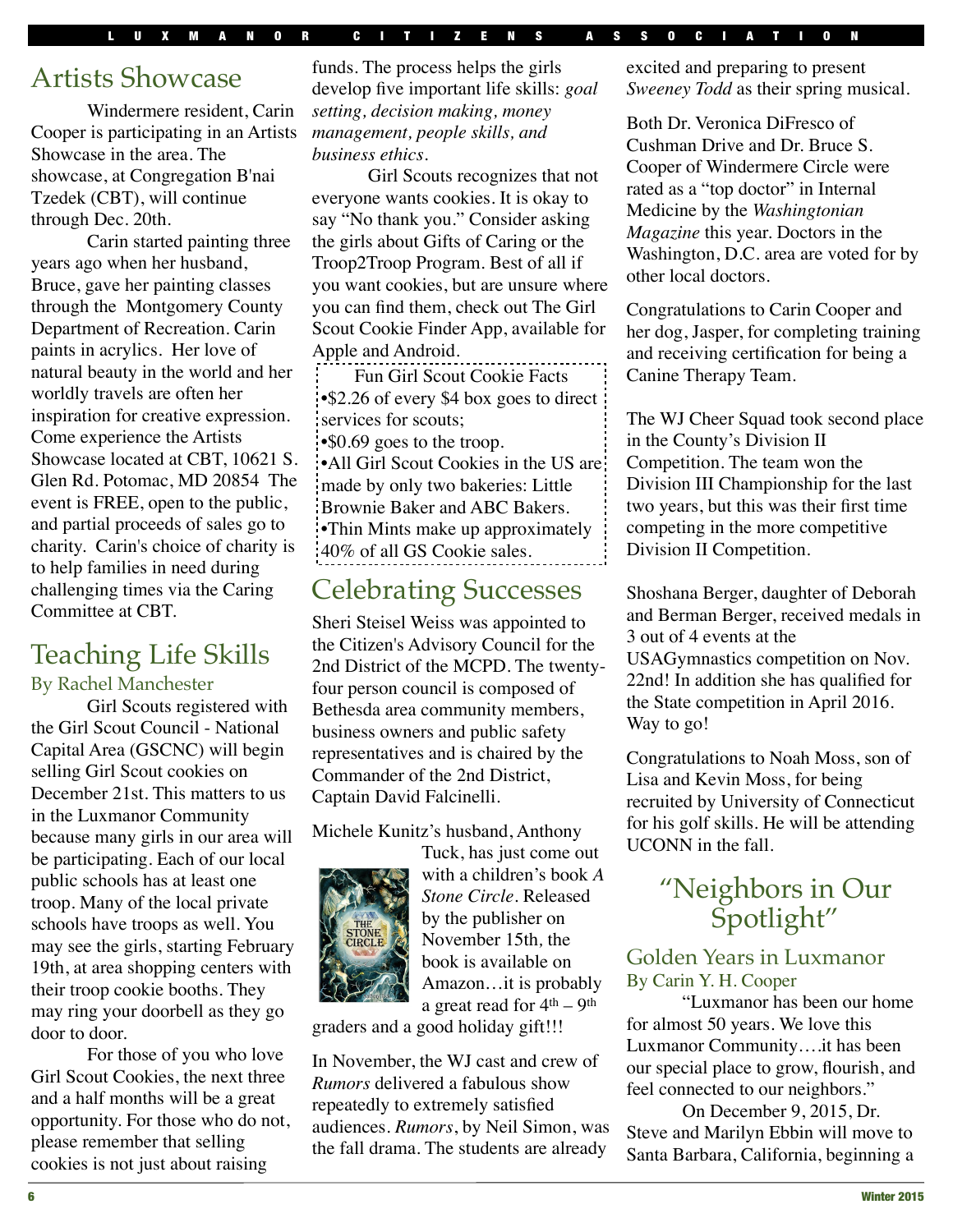new life closer to their family. They were approaching their 50th anniversary on Marcliff Road. Prior to living here, Steve and Marilyn moved nineteen times in eleven years to various international countries due to his career. Steve offers, "Back in 1966, twenty-two homes were built and all the families moved in within 2-3 weeks. We were all first time homeowners, and all of us developed special friendships together. We bought ladders, shovels, and other homeowner tools and equipment and shared them among neighbors. We raised our two boys, Mark and Luke here. Luxmanor E.S. opened that year, and our eldest son entered kindergarten that fall." Their son recently told them, "Thank you Mom and Dad for raising me in a village."

As Steve and Marilyn retell the story of almost 50 years here in Luxmanor, they each energetically offer many colorful details of their life on Marcliff Road that included summers at Tilden Woods Pool with swim team filled activities and social life all in one package, actively engaged women at home planning the next neighborhood gathering, and of course, the ever available neighborhood services of lawn mowing, shoveling, raking leaves, and paper delivery by Luxmanor kids. Steve's career involved traveling for a few weeks at a time, and when he returned to Marcliff Road, he exclaimed, "This home put it's arms around me and welcomed me home...I love our house."

Marilyn shares that Steve was often called the "Mayor of Marcliff" by their neighbors throughout their almost five decades here in Luxmanor. "I suppose he will be the Mayor of Wherever We Are." When asked what they hope to bring forward from Luxmanor to their next chapter, both Marilyn and Steve agree wholeheartedly, "a strong sense of

community connection." True to form, it's no surprise that they recently hosted a gathering of 39 neighbors as a welcoming party to the couple who bought their home recently.

Steve started a "Same Boat Club" for colleagues also recently retired. The programs and activities provided a sense of vitality and invigoration to retirement for the past eighteen years. Similarly, Marilyn founded a Salon for thirty women who gathered monthly for fifteen years to attend fascinating programs around the Washington, D.C. area.

At a recent farewell party of dozens, they spoke of the "incredible friendships" they found here over the years. No doubt, with their commitment to civic engagement as well as having dynamic personalities, Steve and Marilyn will CREATE community wherever they go.

We love you dearly here in Luxmanor, Steve and Marilyn. Go in good health! Be well and THRIVE!!!

# LuxLine is Launched

The LCA Board announced the launch of a brand new e-magazine for our community, LuxLine. It will be the latest venue to share community information about schools, development, safety, traffic, environment, community events, and much more.



LuxLine began arriving in our email inboxes on November 16th. The Board plans for it to arrive monthly and provide timely information affecting the LCA. This resource is a way for our community to be engaged in what is happening within Luxmanor, Windermere, and the Oaks, and will provide an exciting

opportunity for community residents and outside businesses to advertise.

Neighbors and businesses can go to our website, *[www.luxmanor.org,](http://www.luxmanor.org/)* to submit ads. All revenue goes directly back to our community. There are two kinds of ads available to the LCA community:

#### **LuxLine Banner Ads**

Retail costs for Banner ads will be \$150/month for a minimum of 6 months; Luxmanor, Windermere, and the Oaks residents will receive a *significant discount* of \$100/month for a minimum of 6 months. Ad content will the remain the same for 6 months. **LuxLine Mini-Ads**

Mini-Ads are offered at \$5.00 for 10 words for 6 months, and \$10.00 for 20 words for 6 months. Only Luxmanor, Windermere, and the Oaks residents can post Mini-ads.

The opportunity to purchase ads began on Sunday, November 15th. While there is a fee to purchase an ad, it is free to receive the Luxline and is available for anyone who is interested about what is occurring in our community. If you have any questions about placing an ad in a future edition of LuxLine, please contact the editor, Lis Herer at *[listserv@luxmanor.org.](mailto:listserv@luxmanor.org)*

> S*easons Gree*t*ngs and* H*appy New Year* to all!

S*afe Travels!*

**The Greensheet Staff** Editor-in-Chief Carin Cooper Content Editors Marilyn Hammerman, Rachel Manchester, & Sharon Plotnick